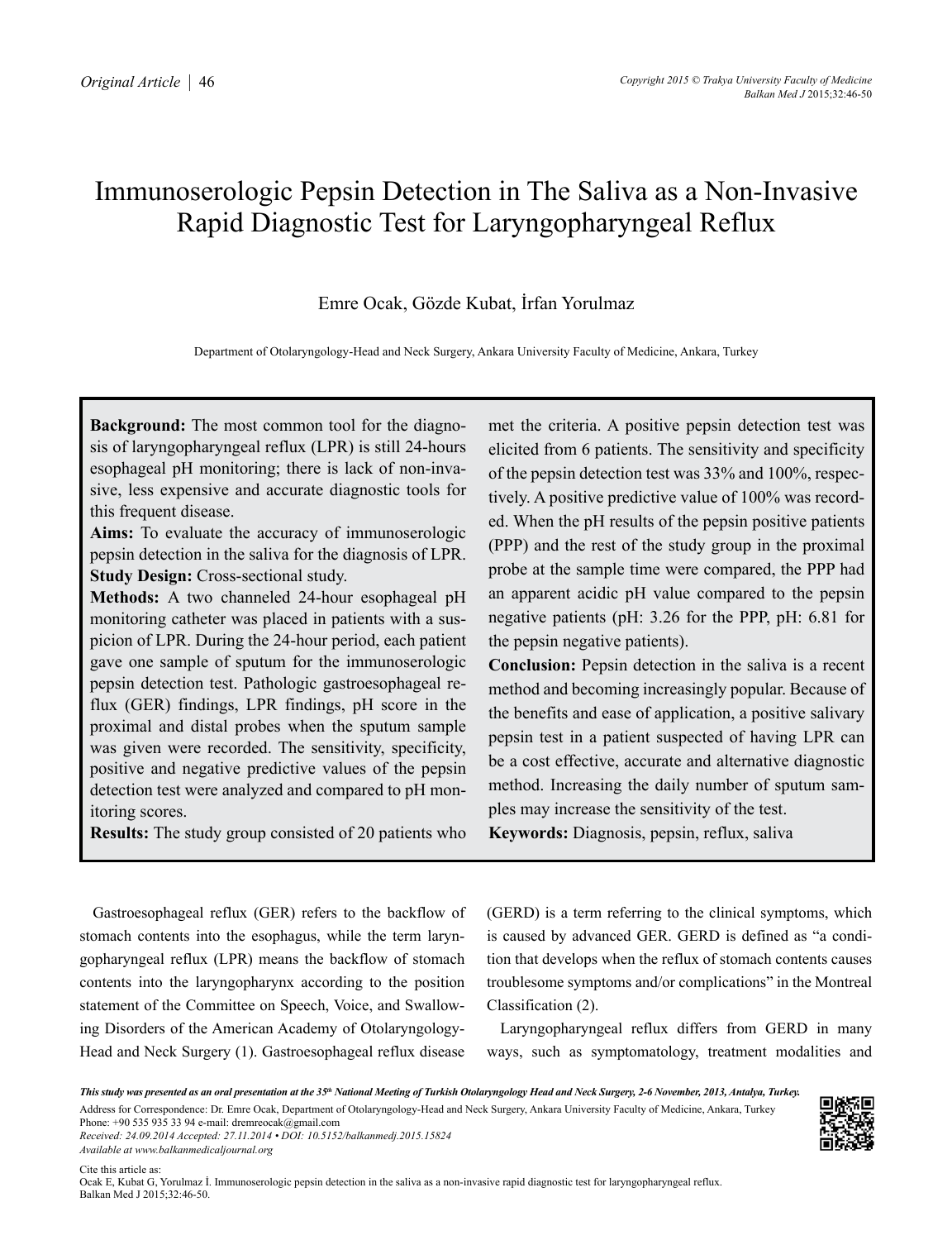| Finding within the last month, how did the following problems affect you?   |          | $0 = No$ Problem<br>$5 =$ Severe Problem |  |        |   |  |
|-----------------------------------------------------------------------------|----------|------------------------------------------|--|--------|---|--|
|                                                                             |          |                                          |  |        |   |  |
| 1. Hoarseness or a problem with your voice                                  | $\Omega$ |                                          |  | J.     | 4 |  |
| 2. Clearing your throat                                                     | $^{(1)}$ |                                          |  | 3      | 4 |  |
| 3. Excess throat mucus or postnasal drip                                    | 0        |                                          |  |        | 4 |  |
| 4. Difficulty swallowing food, liquids or pills                             | 0        |                                          |  | J.     | 4 |  |
| 5. Coughing after you ate or after lying down                               | 0        |                                          |  | 3      | 4 |  |
| 6. Breathing difficulties or choking episodes                               | $\Omega$ |                                          |  | 3      | 4 |  |
| 7. Troublesome or annoying cough                                            | 0        |                                          |  |        | 4 |  |
| 8. Sensations of something sticking in your throat or a lump in your throat | 0        |                                          |  | 3      | 4 |  |
| 9. Heartburn, chest pain, indigestion or stomach acid coming up             | 0        |                                          |  | ◠<br>Ć | 4 |  |
| Total                                                                       |          |                                          |  |        |   |  |

**TABLE 1.** Reflux symptom index

| <b>TABLE 2.</b> Reflux finding score                  |                                                         |  |  |  |
|-------------------------------------------------------|---------------------------------------------------------|--|--|--|
| Findings                                              | Score                                                   |  |  |  |
| Subglottic edema                                      | $0 =$ Absent, $2 =$ Present                             |  |  |  |
| Ventricular erythema/<br>hyperemia                    | $0 = None$ , $2 = Partial$ , $3 = Complete$             |  |  |  |
| Vocal fold edema                                      | $0 = None$ , $2 = Mild$ , 3 Severe, $4 = Obstructive$   |  |  |  |
| Diffuse laryngeal edema                               | 0 None, $2 =$ Mild, $3 =$ Severe, $4 =$ Obstructive     |  |  |  |
| Posterior comissure<br>hypertrophy                    | $0 =$ None, $2 =$ Mild, $3 =$ Severe, $4 =$ Obstructive |  |  |  |
| Granuloma/granulation<br>of tissue                    | $0 =$ Absent, 2 = Present                               |  |  |  |
| Thick endolaryngeal mucus $0 =$ Absent, $2 =$ Present |                                                         |  |  |  |

pathophysiology. Most of the LPR patients do not have heartburn, which is the major symptom of esophagitis (3, 4). The incidence of heartburn in patients with LPR is said to be less than 40% and the incidence of esophagitis is 25% according to previous studies (5). The primary pathophysiologic mechanism of GERD is the lower esophageal dysfunction, whereas the primary defect in LPR is believed to be upper esophageal dysfunction.

The main elements for the diagnosis of LPR are symptomatology and laryngeal findings. Ambulatory 24-hour double probe pH monitoring is the most widely used tool for the diagnosis (6, 7). However, pH monitoring has some disadvantages, such as being an invasive, expensive and difficult to apply method. Therefore, more specific, non-invasive and cost effective diagnostic methods are needed for the diagnosis of LPR.

At this point, pepsin, as a potential factor for damage to the mucosal tissues, draws the attention of clinicians. Laryngeal mucosa is resistant to acidic material above pH 4. However, there are some studies showing that the presence of pepsin can damage the laryngeal tissue, even in mild acidic or alkaline environments (8).

Pepsin can be found in many different tissue samples such as laryngeal mucosa, paranasal sinus mucosa, saliva, middle ear effusion, tracheal secretions and bronchoalveolar lavage fluid (9-11). It is a large molecule; therefore, it can be easily detected after gastric reflux. These features make pepsin a good diagnostic marker for LPR.

#### **MATERIAL AND METHODS**

### **Study design and patient population**

Patients who had at least one LPR symptom, whose reflux symptom index (RSI) was above 15 and reflux finding score (RFS) was above 3 were enrolled in the study (Table 1-2) (12, 13). Exclusion criteria were: psychiatric disorders with cooperation disability, previous laryngeal surgery history, any kind of nasal, paranasal, pharyngeal, laryngeal or pulmonary disease which can mimic LPR symptoms and patients who had taken proton pump inhibitors in the last 1 month.

Signed informed consent was obtained from all participants before the study. A double channeled 24-hour esophageal pH monitoring catheter (MMS USA Inc., Dover, USA) with an interprobe distance of 15 cm was placed in every patient. The distal probe was placed 5 cm above the lower esophageal sphincter. During the 24-hour monitoring period, each patient gave one sample of sputum for the pepsin detection test (Peptest, RD Biomed Ltd, Hull, UK) when they had the worst symptoms.

Pathologic GER findings (percentage of time pH<4 in distal probe over 5%), LPR findings (presence of a single attack of pH<4 in the proximal probe), pH score in the proximal and distal probes when the sputum sample was given were recorded. The sensitivity, specificity, positive and negative predictive values of the pepsin detection test were analyzed and compared to pH monitoring scores statistically. Ambulatory pH monitoring and pepsin detection test analysis were doubleblinded by separate researchers.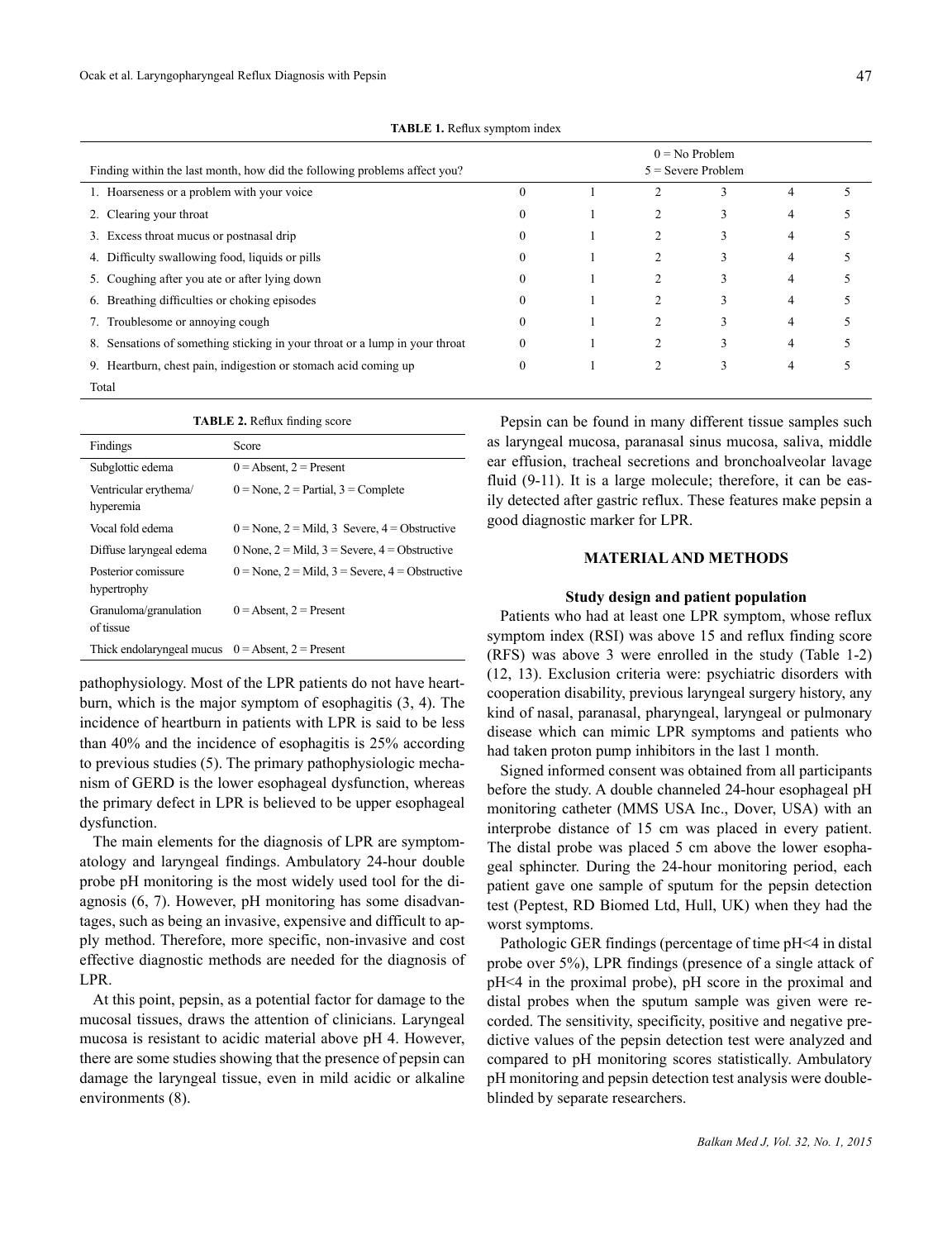**TABLE 3.** Patients with pathologic gastroesophageal reflux



**FIG. 1.** Pepsin detection kit

The study was performed in accordance with the Declaration of Helsinki, Good Clinical Practice and applicable regulatory requirements. The Ankara University Ethics Committee (EC) approved this study (EC 16-534-12).

#### **Immunoserologic pepsin analysis**

Saliva samples were collected in 30 mL standard tubes containing citric acid to preserve the action of any pepsin present for each patient. Immunoserologic pepsin analysis was performed by an investigator who was blinded to the clinical data. The collection tube was centrifuged at 4000 rpm for 5 minutes. After centrifugation, an automated micropipette was used to collect 80 µL from the supernatant layer of the centrifuged saliva sample. Afterwards, this 80 µL sample was transferred to another microtube containing 240 µL of migration buffer solution. After mixing the sample with a vortex mixer for 10 seconds, a dual bulb pipette was used to draw up the 80 µL of the prepared sample to the pepsin detecting device (RD Biomed Ltd, Hull, UK). The device contains two pepsin monoclonal antibodies to identify the presence of pepsin in the saliva (Figure 1). After placing the sample in the tank, as shown in Figure 1, a blue line appeared in the control panel (letter C) confirming that the test was working correctly. Subsequent to the blue line in the control panel, a second blue line appeared in the test panel (letter T) between 5 and 15 minutes, stating that the sample contained pepsin. The test has the ability to detect pepsin down to 16 ng/mL (14).

#### **RESULTS**

The study group consisted of 20 patients (range 18-61 years old) who met the criteria. There were 12 female and 8 male patients. The mean RSI was 22.1 and the mean RFS was 8.1. A positive pepsin detection test was elicited from 6 patients. The major symptom at sampling time was heartburn in 35%, coughing in 30%, sore throat in 25% and regurgitation in 10% of the patients. Ninety percent of the patients had at least one LPR attack (pH<4 in the proximal probe). The mean pH value was 6.38 in the proximal probe and 4.32 in the distal probe at the sample time. Pathologic GER was recorded in 90% of the study group (percentage of time pH<4 in distal probe over

| Peptest result | $pH<4$ in the distal probe |        |  |
|----------------|----------------------------|--------|--|
|                | $< 5\%$                    | $>5\%$ |  |
| Positive       | $\Omega$                   | b      |  |
| Negative       | C                          | 12     |  |

**TABLE 4.** pH results in the proximal probe at the sample time

|                |              | Mean pH value at the sample time |  |  |
|----------------|--------------|----------------------------------|--|--|
| Peptest result | Distal probe | Proximal probe                   |  |  |
| Positive       | 5.38         | 3.26                             |  |  |
| Negative       | 4 77         | 6.81                             |  |  |

5%). All of the pepsin positive patients (PPP) were within this pathologic GER group (Table 3).

According to our test results, the sensitivity and specificity of the pepsin detection test for GER was 33% and 100%, respectively. The positive predictive value was 100%, while the negative predictive value was 14.2%. Among the PPP, pH<4 in 66% of the distal probe and 33% of the proximal probe at the sampling time. When the pH results of the PPP and the rest of the study group in the proximal probe at the sample time were compared; PPP had an apparent acidic pH value than the pepsin negative patients (pH: 3.26 for the PPP, pH: 6.81 for the pepsin negative patients, Table 4).

#### **DISCUSSION**

Laryngopharyngeal reflux is a frequent but mostly misdiagnosed disease in otolaryngology practice. As our knowledge about the pathophysiology of GER and LPR increases, additional patients with nonspecific symptoms will be treated in the correct way. LPR is the underlying factor of many diseases such as pneumonia, rhinosinusitis, asthma, laryngeal cancer and many benign vocal fold lesions (15).

The diagnosis of LPR is challenging because of the atypical symptoms. Currently, 24-hour double probe pH monitoring is the most common tool for the diagnosis of LPR (16). However, the false negative results obtained via pH monitoring is within the range of 15 to 30% (17). pH monitoring is an invasive and expensive method which may be difficult to use in practice (18, 19). Knight et al. (15) reported that approximately 12% of patients do not tolerate this test. In addition, dietary modifications can lead to false negative pH study results and non-acidic reflux (pH≥4) cannot be detected by pH monitoring. Another difficulty of pH monitoring is locating the probes in the right position. Postma et al. (20) reported that if the proximal probe is situated higher in the hypopharynx, the sensor would not contact the mucosa, which would cause erroneous results. Multichannel intraluminal impedance, a more recent tool, is a sensitive method but also carries most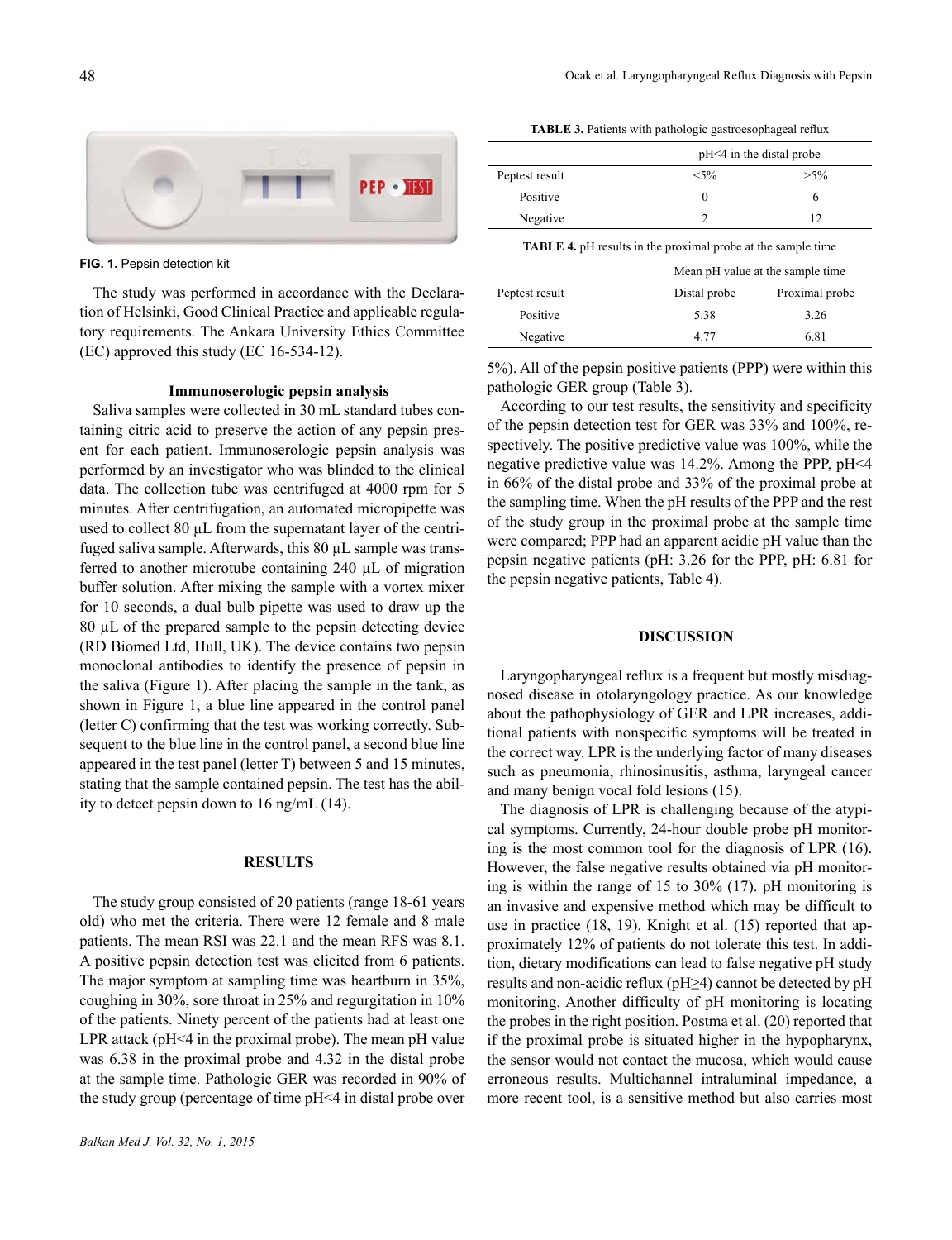of the disadvantages of pH monitoring. These handicaps create the need for a less invasive, cost effective and sensitive diagnostic test (21).

The gastric enzyme pepsin is a member of the family of aspartic proteins, synthesized by the chief cells of the gastric fundus epithelium (22). Pepsin exhibits maximal activity at pH 2.0 and is inactive at pH 6.5 and above. However, pepsin is not fully denatured or irreversibly inactivated until pH 8.0 (23). Pepsin plays the major role in the formation of gastroesophageal reflux and related diseases (24). Acidic reflux material can reach into the esophageal, oropharyngeal and tracheal mucosa. Gastric contents include pepsin but not acid in every reflux episode; regarding this, several studies show that acid does not damage the mucosa by itself. These studies state that pepsin plays the key role in mucosal injury, which can explain the mechanism of injury in the laryngeal mucosa in non-acidic reflux (25). Moreover, laryngeal epithelium has been shown to be more sensitive to the damage caused by pepsin than esophageal epithelium.

In a study by Yuksel et al. (14) *in vitro* bench testing was conducted on 52 gastric juice and 54 sterile water samples to assess test sensitivity and specificity. The pepsin detecting test operating characteristics analysis of *in vitro* samples found an assay sensitivity and specificity of 87%, a positive predictive value of 85% and a negative predictive value of 68%. An immunoserologic test was used similar to the latter study. Another study reports a sensitivity of 89% and a specificity of 68% in a salivary pepsin western blot analysis (26). Other relevant studies also recommend pepsin as a diagnostic marker (27, 28).

In this prospective study, we aimed to investigate the accuracy, usefulness, sensitivity and specificity of immunoserologic pepsin detection in the saliva. *In vitro* pepsin detection tests were compared to the 24-hour double probe pH monitoring results for each patient. The high specificity rate in our study suggested that a positive salivary pepsin test in a patient suspected of LPR can be strong evidence for the diagnosis. However the low sensitivity rate indicates uncertainty in the sample collecting frequency. In our study group, patients only collected their sputum once, when they had the worst reflux symptom. This may have caused the low sensitivity value; increasing the number of sputum samples may increase the sensitivity of the test. The sensitivity and negative predictive value is lower when compared to the relevant previously published studies. The lack of a control group and the limited numbers of patients are the limitations of our study. Nonetheless, we believe that our study will help to optimize the sample collecting procedure for further studies.

It is clear that pepsin has a key role in tissue damage in LPR and it has been well established that pepsin can cause mucosal damage, even in non-acidic reflux episodes.Therefore, pepsin can be a good alternative as a diagnostic method, particularly in patients with non-acidic reflux. The evaluation of sputum

for pepsin by immunoserology is a rapid, easy to perform and cost effective method. However, optimal frequency of sampling should be further studied in order to increase the diagnostic sensitivity for pepsin detection.

**Ethics Committee Approval:** Ethics committee approval was received for this study from Ankara University Ethics Committee (EC 16-534-12).

**Informed Consent:** Written informed consent was obtained from patients who participated in this study.

Peer-review: Externally peer-reviewed.

**Author contributions:** Concept - I.Y., E.O., G.K.; Design - I.Y.; Supervision - I.Y.; Resource - E.O., G.K.; Materials - E.O., G.K.; Data Collection&/orProcessing - E.O., G.K.; Analysis&/orInterpretation - E.O., G.K., I.Y.; LiteratureSearch - E.O., G.K.; Writing - E.O., G.K.; Critical Reviews - E.O., I.Y.

**Conflict of Interest:** No conflict of interest was declared by the authors.

**Financial Disclosure:** The authors declared that this study has received no financial support.

## **REFERENCES**

- 1. Koufman JA. Laryngopharyngeal reflux is different from classic gastroesophageal reflux disease. *Ear Nose Throat J*  2002;81(Suppl 2):7-9.
- 2. Vakil N, van Zanten SV, Kahrilas P, Dent J, Jones R; Global Consensus Group. The Montreal definition and classification of gastroesophageal reflux disease: a global evidence-based consensus. *Am J Gastroenterol* 2006;101:1900-20. **[\[CrossRef\]](http://dx.doi.org/10.1111/j.1572-0241.2006.00630.x)**
- 3. Koufman J, Sataloff RT, Toohill R. Laryngopharyngeal reflux: consensus conference report. *J Voice* 1996;10:215-6. **[\[CrossRef\]](http://dx.doi.org/10.1016/S0892-1997(96)80001-4)**
- 4. Belafsky PC, Postma GN, Daniel E, Koufman JA. Transnasal esophagoscopy. *Otolaryngol Head Neck Surg* 2001;125:588-9. **[\[CrossRef](http://dx.doi.org/10.1067/mhn.2001.120427)]**
- 5. Koufman JA. The otolaryngologic manifestations of gastroesophageal reflux disease (GERD): a clinical investigation of 225 patients using ambulatory 24-hour pH monitoring and an experimental investigation of the role of acid and pepsin in the development of laryngeal injury. *Laryngoscope* 1991;101(Suppl 53):1-78.
- 6. Grøntved ÅM, West F. pH monitoring in patients with benign voice disorders. *Acta Otolaryngol* Suppl 2000;120:229-31. **[[CrossRef\]](http://dx.doi.org/10.1080/000164800454468)**
- 7. Johnson PE, Koufman JA, Nowak LJ, Belafsky PC, Postma GN. Ambulatory 24-Hour Double-Probe pH Monitoring: The Importance of Manometry. *Laryngoscope* 2001;111:1970-5. **[[CrossRef](http://dx.doi.org/10.1097/00005537-200111000-00019)]**
- 8. Bulmer DM, Ali MS, Brownlee IA, Dettmar PW, Pearson JP. Laryngeal mucosa: its susceptibility to damage by acid and pepsin. *Laryngoscope* 2010;120:777-82. **[[CrossRef\]](http://dx.doi.org/10.1002/lary.20665)**
- 9. Sole ML, Conrad J, Bennett M, Middleton A, Hay K, Ash-worth S, Mehta DI. Pepsin and amylase in oral and tracheal secretions: a pilot study. *Am J Crit Care* 2014;23:334-8. **[[CrossRef](http://dx.doi.org/10.4037/ajcc2014292)]**